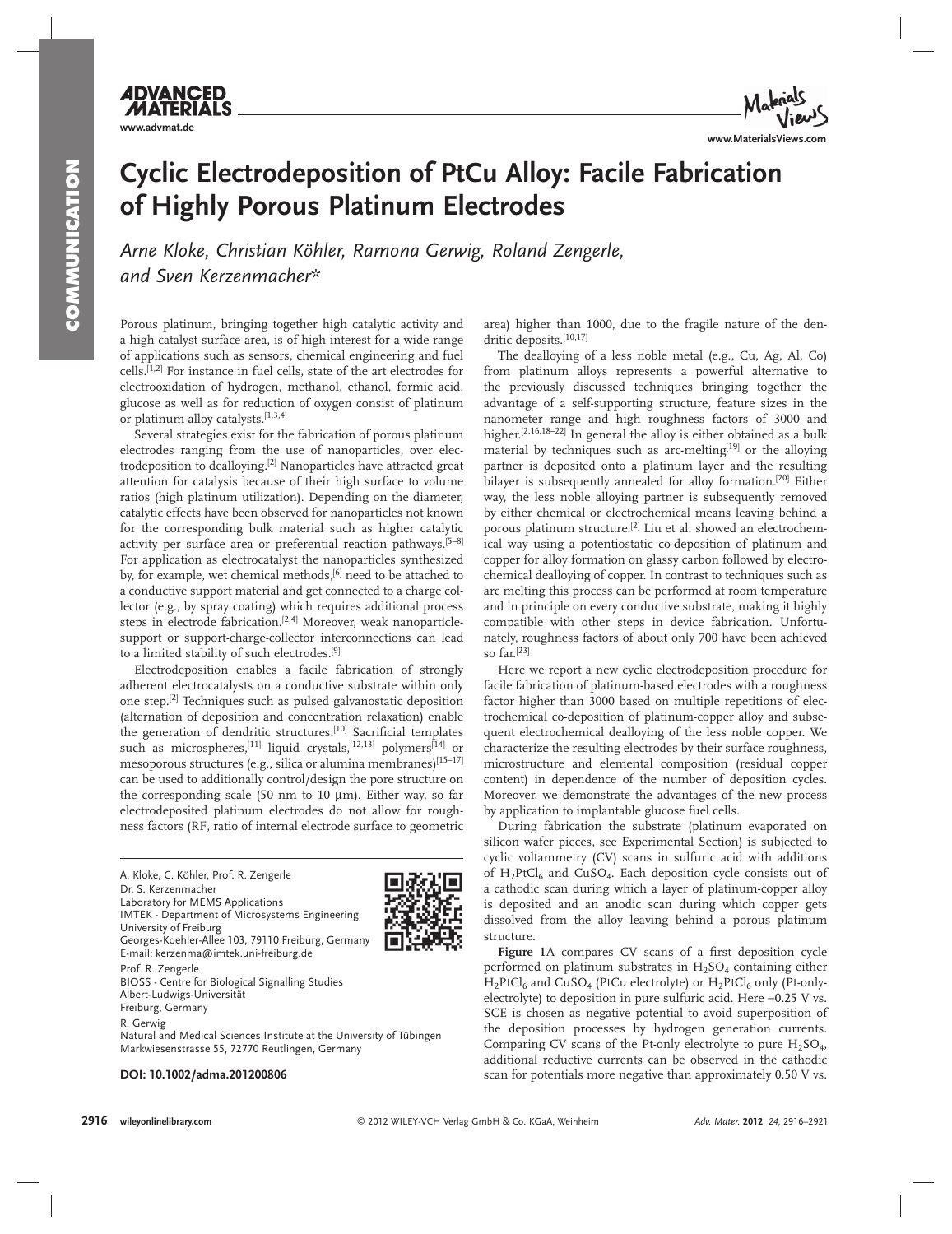

**www.MaterialsViews.com**



Figure 1. A) Comparison of CV scans (scan rate 50 mV s<sup>-1</sup>, between 1.20 and -0.25 V vs. SCE) performed on platinum substrates before deposition (in H<sub>2</sub>SO<sub>4</sub>, 0.5 M) and during first deposition cycle in Pt-Cu-electrolyte (in 0.5 M H<sub>2</sub>SO<sub>4</sub> with H<sub>2</sub>PtCl<sub>6</sub> and CuSO<sub>4</sub>, 0.02 M each). A first deposition cycle recorded in Pt-only-electrolyte (0.5 м H<sub>2</sub>SO<sub>4</sub> with H<sub>2</sub>PtCl<sub>6</sub>) is additionally shown to visualize the effect of Cu-addition. B) Evolution of CVs (50 mV s<sup>−1</sup>, 1.40 to −0.60 V vs. SCE) during electrode fabrication in PtCu-electrolyte, represented by selected CV-cycles: 2, 10, 25, 50, 100, 150, 200, 300, 400 and 500. C) Evolution of peaks (a) and (b) from (B) in comparison to the evolution of roughness factors (subsequently recorded in 0.5 M H<sub>2</sub>SO<sub>4</sub>) observed at increasing number of deposition. D) CV scan recorded at 5 mV s<sup>−1</sup> in 0.5 m H<sub>2</sub>SO<sub>4</sub> of an electrode fabricated with 500 deposition cycles.

SCE (see label (1) in Figure 1A). This potential corresponds to the standard redox-potential for the reduction of  $[Pt/IV)CI<sub>6</sub>$ <sup>2−</sup> to metallic platinum:[24]

$$
[PtCl_6]^{2-} + 4e^- \rightarrow Pt + 6Cl^- \rightarrow E_0 = 0.500 \, V \, \, vs. \, \, SCE \qquad \qquad (1)
$$

 During the cathodic scan, there are two potentials at which an increase in deposition currents are observed (see labels  $(1)$  and  $(3)$ ), indicating the beginning of a specific reduction process. This phenomenon is known in literature and was explained to originate from the presence of different Pt(IV) complexes resulting from hydrolysis of  $H_2PtCl_6$  and accordingly different redox-potentials.<sup>[25]</sup> On the subsequent anodic scan two peaks appear at −0.05 V and 0.01 V vs. SCE (see label (4)) reflecting the desorption of under potential deposited (UPD) hydrogen known from CVs of platinum in sulfuric acid. Reductive currents and thus platinum deposition are still observed during the anodic scan until approximately 0.45 V vs. SCE.

The addition of  $CuSO<sub>4</sub>$  to the electrolyte results in increased reductive currents in the cathodic scan for potentials between 0.50 V and 0.25 V vs. SCE and for potentials more negative than 0.17 V. The additional reductive currents between 0.50 V and 0.25 V (between label (1) and (2)) are attributed to the UPD of copper, whereas bulk-deposition of copper and thus codeposition of PtCu alloy is obtained for potentials more negative than 0.17 V vs. SCE (see label  $(2)$ ).<sup>[26]</sup> During the anodic scan an anodic current peak (see label (5)) is observed for potentials higher than 0.12 V vs. SCE reflecting the dissolution (dealloying) of copper from the just deposited alloy. As a consequence of the combined alloy deposition and dealloying process the electrode shows an about 2.2 times larger surface area after one deposition cycle in PtCu-electrolyte compared to before deposition.

 To fabricate electrodes with a high surface roughness the previously discussed processes are multiply repeated. Here, the surface generated by the previous deposition cycle serves as substrate for the next cycle. Figure 1B shows selected curves of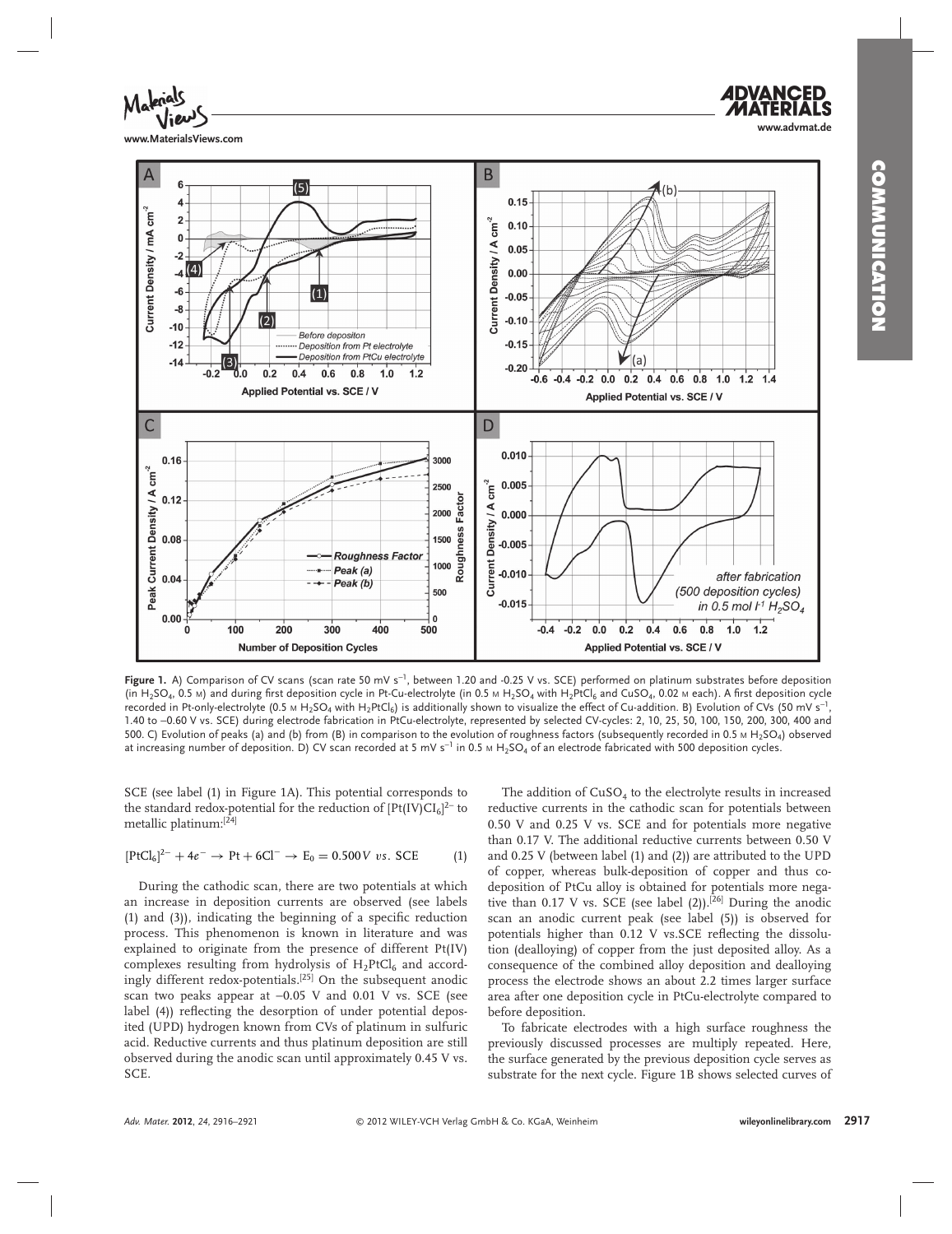



Figure 2. Scanning electron microscopy (SEM) images of electrodes fabricated with different number of deposition cycles.

CV scans (between 1.20 V and −0.60 V vs SCE) observed during fabrication. Here, a potential of −0.60 V vs. SCE was chosen as negative scan limit, since this enables an increased surface area enlargement (factor 4.8) compared to −0.25 V vs. SCE (factor 2.2) during the first deposition cycle. Consequently, currents resulting from the generation of hydrogen gas appear in the CVs for potentials more negative than −0.25 V vs. SCE and overlap with the processes of platinum and copper deposition shown in Figure 1A.

 For increasing number of deposition cycles a continuous increase of the peak current densities is observed in Figure 1B, reflecting the continuous growth of the electrode surface. In Figure 1C the corresponding peak current densities observed for peak (a) reflecting Pt–O reduction superimposed by deposition currents and peak (b) reflecting hydrogen oxidation  $(H_2)$ 

and H-UPD oxidation) are shown in comparison to the roughness factors evaluated by CV scans in  $0.5 \text{ M H}_2$  SO<sub>4</sub> subsequent to fabrication. Their strong correlations to the roughness factor observed for the peak current densities of peak (a) and (b) make them powerful indicators for online monitoring of the surface growth. Figure 1D presents a CV recorded in  $H<sub>2</sub>SO<sub>4</sub>$  of an electrode fabricated with 500 deposition cycles clearly showing the typical shape of platinum. According to the high surface roughness slow scan speeds of 5 mV  $s^{-1}$  and lower are required to resolve the typical shape of platinum and thus enable the measurement of the roughness factor.

**Figure 2** shows electron micrographs and **Table 1** summarizes physical properties of electrodes fabricated with a negative scan limit of −0.60 V vs. SCE and different numbers of deposition cycles. For electrodes fabricated with 500 deposition cycles

| Number of Deposition Cycles                                 | 0                        |                 |                 | 15              | 50             | 150            | 300           | 500            | 500_Pt         |
|-------------------------------------------------------------|--------------------------|-----------------|-----------------|-----------------|----------------|----------------|---------------|----------------|----------------|
| Roughness factor (RF) <sup>a)</sup>                         | $4.4 \pm 0.4$            | $21.2 \pm 1.1$  | $92.0 \pm 9.6$  | $262 \pm 41$    | $864 \pm 71$   | $1880 \pm 230$ | $2560 \pm 41$ | $3070 \pm 300$ | $1040 \pm 260$ |
| Average increase in RF per cycle                            | $\overline{\phantom{0}}$ | 21.2            | 18.4            | 17.5            | 17.3           | 12.5           | 8.5           | 6.1            | 2.1            |
| Specific surface area [cm <sup>2</sup> mg <sup>-1</sup> ]b) | $\overline{\phantom{0}}$ | n.e.            | $259 \pm 251$   | $241 \pm 62$    | $233 \pm 23$   | $184 \pm 37$   | $176 \pm 18$  | $162 \pm 23$   | $108 \pm 33$   |
| Percentage of surface platinum<br>atoms [%] <sup>b)</sup>   | $\overline{\phantom{0}}$ | n.e.            | $11.0 \pm 10.7$ | $10.2 + 2.6$    | $9.9 \pm 1.0$  | $7.8 \pm 1.6$  | $7.4 \pm 0.8$ | $6.9 \pm 1.0$  | $4.6 \pm 1.4$  |
| Cu-content (by EDX) [at%] <sup>c)</sup>                     | 0                        | 6±1             | $18 \pm 2$      | $20 \pm 2$      | $21 \pm 2$     | $13 \pm 1$     | $14 \pm 2$    | $14 \pm 2$     | n.e.           |
| Cu-content (by XPS) [at%] <sup>d)</sup>                     |                          | $6 \pm 2$       | n.e.            | $6 \pm 1$       | n.e.           | $3 \pm 1$      | n.e.          | $3 \pm 1$      | n.e.           |
| Layer thickness $[{\mu}m]^{e}$                              | $\mathbf 0$              | $0.10 \pm 0.01$ | n.e.            | $1.05 \pm 0.02$ | n. e.          | $6.6 \pm 0.1$  | n.e.          | $19.1 \pm 4.4$ | n.e.           |
| Feature size [um] <sup>f)</sup>                             | -                        | $0.07 \pm 0.01$ | $0.19 \pm 0.03$ | $0.45 \pm 0.07$ | $.02 \pm 0.25$ | $3.5 \pm 0.9$  | $7.0 \pm 2.9$ | $8.8 \pm 5.3$  |                |

 **Table 1.** Physical properties. All electrodes were fabricated using the same deposition parameters but different numbers of deposition cycles.

n.e. not evaluated; <sup>a)</sup>calculated from 4-8 samples each, error is given as standard deviation; <sup>b)</sup>calculated from at 4-8 samples each (see Experimental Section), error is calculated by Gaussian error propagation of standard deviations of deposited mass and roughness factor; <sup>c)</sup>calculated from EDX-analysis of two samples; <sup>d)</sup>average of two samples each, error value represents the difference between sample values and average value; <sup>e</sup>)calculated from SEM images of cross sections prepared by cross section polisher, error represents standard deviation of three to nine analyzed images of a representative sample; <sup>f)</sup>feature size has been determined from top-view SEM images as shown in supplementary material, error represents standard deviation between at least 9 feature diameters recorded for two samples.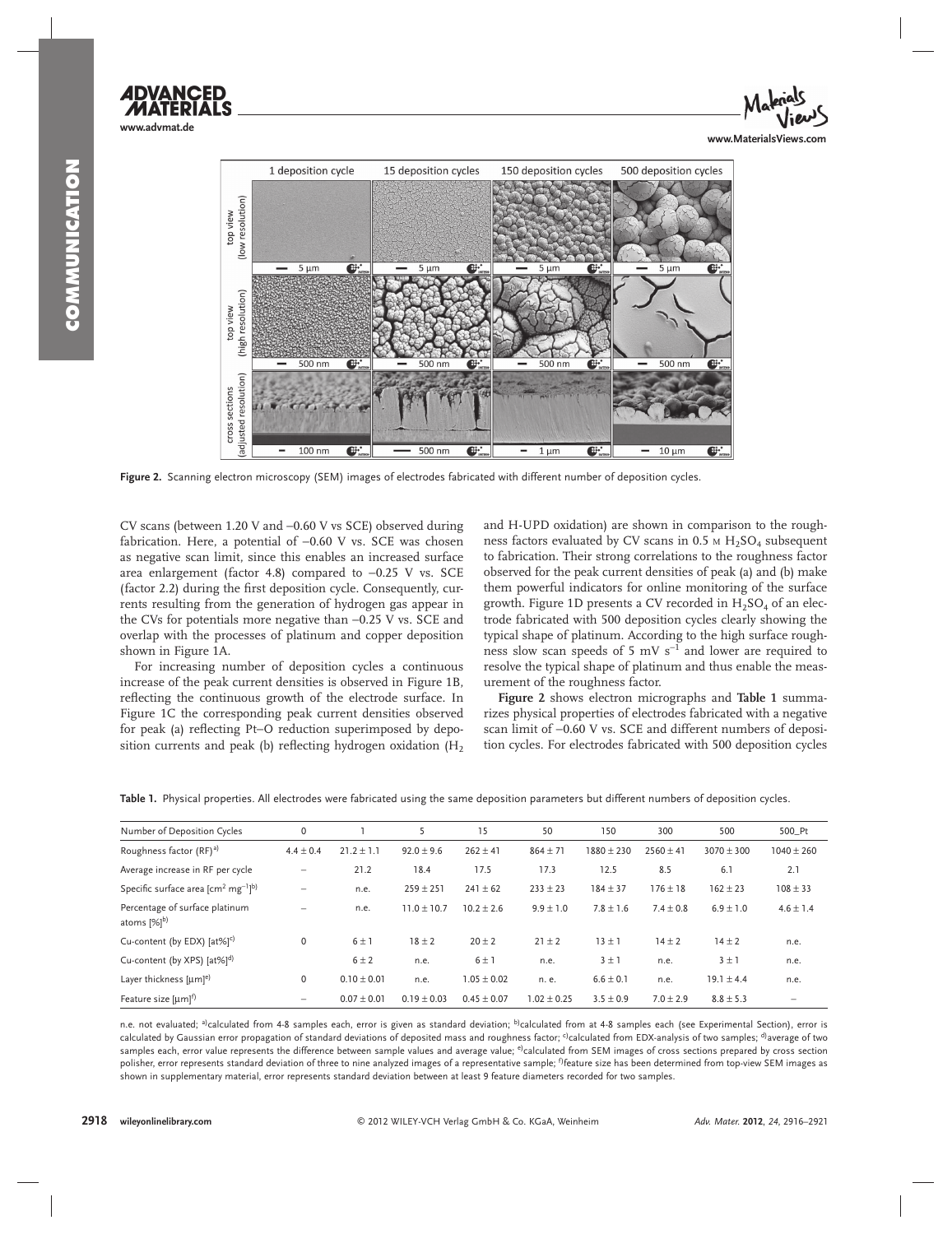

**www.MaterialsViews.com**

in the PtCu-electrolyte a mean roughness factor of  $3070 \pm 300$ is observed, which to our best knowledge is higher than elsewhere reported for electrodeposited platinum electrodes. The thickness of such an electrode structure amounts to  $19 \pm 4$  µm. Without the presence of copper (Pt-only-electrolyte) the application of 500 deposition cycles result in an about three times lower roughness factor of 1040 ± 260 compared to in PtCuelectrolyte. This clearly demonstrates the effect of the combined alloy-deposition/dealloying process occurring in the PtCu-electrolyte on structure generation. When the process is performed on gold-covered instead of platinum-covered substrates very similar, stable structures are obtained. Here, the roughness factor after 500 deposition cycles amounts to  $3410 \pm 300$ , demonstrating the transferability of the deposition process to substrates other than platinum.

 From data shown in Table 1 a saturation of the roughness factor with increasing number of deposition cycles is observed in spite of a continuously increasing substrate area for each deposition cycle. This saturation can clearly be seen from values listed for average increase in roughness factor per deposition cycle. It can be attributed to two main effects that decelerate the growth process: On the one hand, deposition leads to a depletion of platinum and copper ions in the electrolyte solution. This depletion effect is even more prominent inside the growing porous regions within the electrode structure due to longer diffusion pathways. On the other hand deposition inside of pores leads to pore closure. Accordingly, the deeper layers of the electrodes appear to be of a bulky, non-porous nature in the cross-section images shown in Figure 2. This pore closure can explain the decreasing percentage of surface to bulk platinum atoms (see Experimental Section for details) from 11.0% to 6.9% which is observed for increasing the number of deposition cycles from 5 to 500.

As can be seen in Figure 2, the top layers of the electrodeposited structure are of a more porous nature and consist out of spherical building blocks. The mean diameter of these building blocks is listed as feature size in Table 2 and shows a similar increase with number of deposition cycles as the surface roughness. The coarsening of the spherical building blocks observed with increasing deposition cycles, suggests an agglomeration or fusion process of neighboring building blocks during the growth and deposition process.

 The bulky nature of the electrode structure in the deeper regions leads to a lower platinum mass utilization (162  $\rm cm^2\,mg^{-1}$ in case of 500 deposition cycles) compared to e.g. the method of Liu (322 cm<sup>2</sup> mg<sup>-1</sup>)<sup>[23]</sup> or templated fabrication techniques  $(470 \text{ cm}^2 \text{ mg}^{-1})^{[27]}$  on the one hand. But on the other hand it enables good adhesion and mechanical stability of the electrode structure. After 5 min in an ultrasonic bath (240 W, 35 kHz) three out of three electrodes showed a difference in roughness factor of 7% at most. This is not substantial regarding the precision of the measurement method, in particular when considering possible misalignment during reassembly of the electrodes after ultrasonic treatment.

 Energy dispersive X-ray spectroscopy (EDX) and X-ray photoelectron spectroscopy (XPS) analysis showed that copper is still present in the deposited structure despite of dealloying periods within each cycle (see Table 1). Comparison of XPS data (penetration depth of a few nm) to EDX data (penetration depth of a few hundred nm) reveals a significantly lower copper content at the surface compared to in the bulk. These finding indicate the electrode structure to consist out of a copper rich bulk and a copper-poor platinum shell. Such a PtCu-bulk/Pt-shell configuration has previously been described for PtCu dealloying systems, e.g. by Strasser and coworkers.<sup>[28]</sup> Incomplete dissolution of the less noble alloying partner is a common observation in dealloyed structures. Dealloying is known to be a rearrangement process, which is kinetically limited by the surface diffusivity of the noble metal component.<sup>[2,29,30]</sup> If the rearrangement process occurs too slowly a passivation layer forms, which is characterized by a fraction of the less noble metal below the parting limit and no further dissolution of the less noble metal from the bulk takes place. Moreover, the enclosure of copper during cyclic electrodeposition is promoted by three properties of the process (see Figure 1): first, negative current densities are observed during the anodic scan in the copper dissolution range  $(>0.10$  V vs. SCE) in the Pt-only-electrolyte indicating an ongoing platinum deposition. Second, the dealloying time given during the anodic CV scan is limited baring the risk that copper is not dissolved completely. Third, during the subsequent cathodic scan first pure platinum is deposited onto the just generated porous layer before co-deposition takes place.

 An application example in which a high surface roughness plays a crucial role is the implantable glucose fuel cell based on platinum catalysts. This type of fuel cell is currently being developped as a sustainable alternative to conventional batteries for the supply of low power medical implants.<sup>[31-33]</sup> Here, electricity is generated by the electrooxidation of glucose and electroreduction of dissolved oxygen from body fluids at two spatially separated electrodes. Different to other fuel cell systems, anode and cathode are operated in the same media. Since platinum is catalytically active for both electrode reactions, mixed potentials occur due to the simultaneous presence of both reactants, reducing the achievable cell voltage. At the anode, the use of highly porous platinum electrodes has recently been shown to minimize the influence of oxygen on the anode potential.<sup>[34,35]</sup>

 In **Figure 3** A open circuit electrode potentials are shown for electrodes fabricated with different number of deposition cycles. For increasing number of deposition cycles and thus increasing surface roughness, a trend towards more negative electrode potentials is observed. At 7% oxygen saturation (estimated upper physiological concentration in tissue<sup>[36]</sup>), electrode potentials are observed for up to five deposition cycles which correspond to typical cathode potentials obtained in implantable glucose fuel cells. Typical anode potentials are observed for electrodes fabricated with fifty deposition cycles and more.

 The dominance of glucose oxidation potential on the electrode potential at high surface roughness is a consequence of the about 100 times lower concentration of oxygen compared to glucose at physiological conditions:<sup>[36]</sup> Whereas the cathodic oxygen reduction is diffusion controlled at the low oxygen concentration under physiological conditions, the glucose oxidation is kinetically controlled and thus can profit from an increase in surface area, promoting the anodic character of the mixed potential for electrodes fabricated with fifty deposition cycles and more.<sup>[17,37]</sup>

 A complete glucose fuel cell using cyclic electrodeposition of PtCu alloy was assembled from anodes fabricated with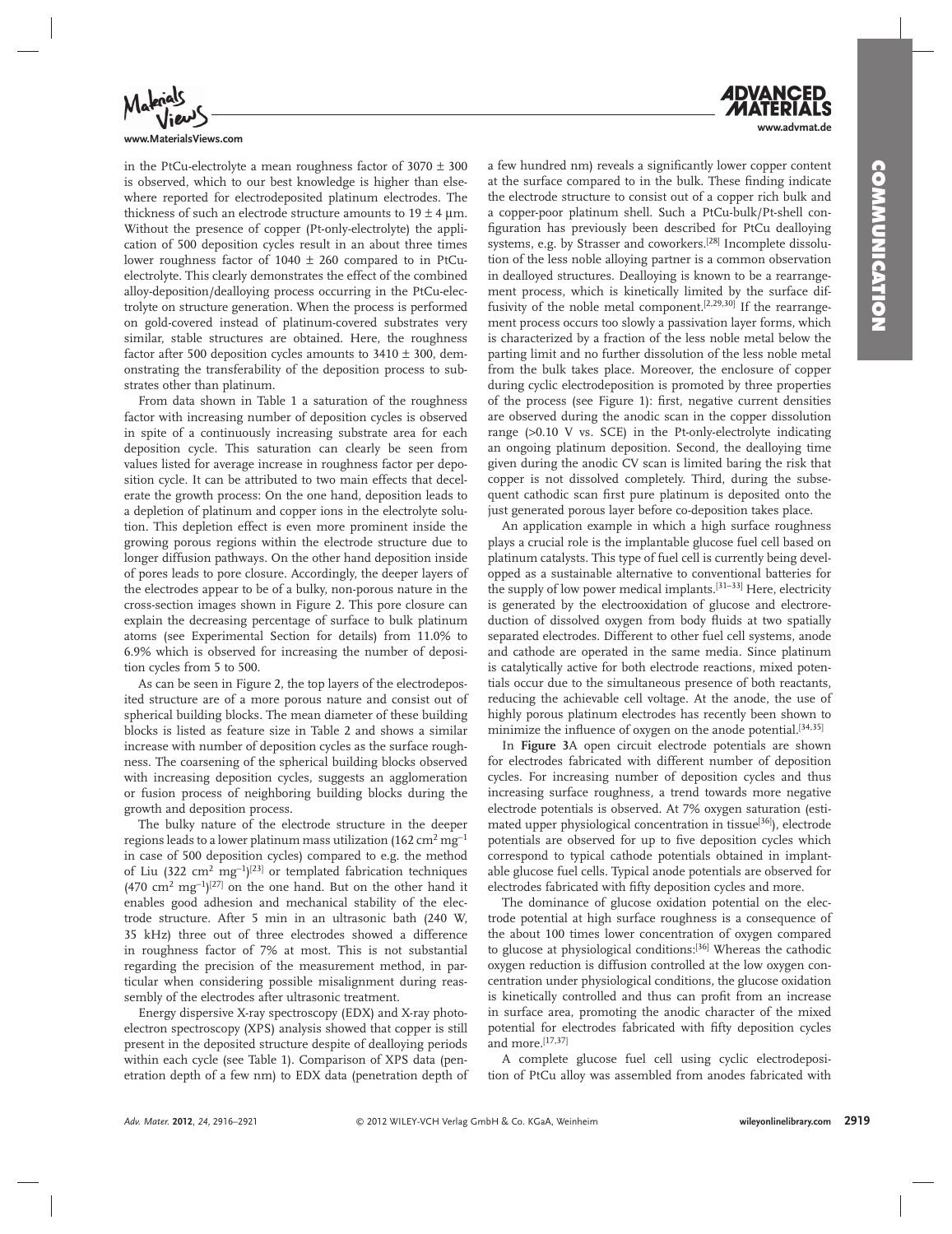

**Figure 3.** Application of electrodes fabricated by cyclic electrodeposition of PtCu-alloy to potentially implantable glucose fuel cells. All data has been recorded at 7% oxygen saturation and 3 mm glucose in phosphate buffered saline (estimated physiological concentrations<sup>[36]</sup>) at 37 °C. A) Open circuit potentials of electrodes fabricated with different number of deposition cycles (data is recorded after 3 h @ 7% oxygen saturation, average values of 2 samples each). B,C) Load curve comparison of glucose fuel cells using electrodes fabricated by cyclic electrodeposition (average value of six fuel cells) to state of the art fuel cells (data from [35], average of three fuel cells). B) shows power densities and (C) shows the corresponding electrode potentials.

500 deposition cycles and cathodes fabricated with 5 deposition cycles. Slitted silicon chips with evaporated Pt layer were used as cathode substrates (see [35] for details). With a maximum of 5.1  $\mu$ W cm<sup>-2</sup> (average of six fuel cells, see Figure 3B) these fuel cells exhibit a power density of even 16% more than reported for state of the art fuel cells  $(4.4 \mu W \text{ cm}^{-2})$ .<sup>[35]</sup> This enhanced power density is mostly related to improved mass transport properties of the cathode compared to state of the art (see



Figure 3C). State of the art fuel cells use cathodes and anodes that differ in material as well as in fabrication process. In contrast to this, the reaction-specificity of the electrodes fabricated according to the present work is achieved by only adjusting the number of deposition cycles.

 In conclusion we demonstrated a novel electrodeposition process for the fabrication of highly porous platinum-based electrodes based on alternation of co-deposition and dealloying by cyclic voltammetry at room temperature in a simple acidic electrolyte containing  $H_2$ PtCl<sub>6</sub> and CuSO<sub>4</sub>. This process enables the generation of platinum electrodes with a surface-near residual copper content of  $3 \pm 1$  at% (determined by XPS-analysis) and a roughness factor of more than 3000. The resulting surface roughness can be tuned by choosing the appropriate number of deposition cycles. Online process control is enabled by using the evolution of the peak current densities in the cyclic voltammograms as online-indicator for the growing electrode surface area. The novel process is a facilitated and more variable method compared to state of the art: no elevated temperatures, templates or surfactants are required. Moreover, the here presented process is in principle not limited to a specific substrate, but may be applied on every conductive substrate which here has already been demonstrated on platinum and gold surfaces. Since only 6.9% to 11.0% of the platinum is available at the catalyst surface the presented process is not well-suited to large area applications. Nevertheless, this process is relevant for small scale and niche applications such as (micro) fuel cells, electrochemical sensors or stimulation electrodes in which material properties are more important than material costs.<sup>[37-39]</sup>

## **Experimental Section**

*Electrode fabrication* : Substrates are fabricated by evaporation of 50 nm of titanium and 250 nm of platinum onto a 4'' silicon wafer ( $<$ 100> orientation, 525  $\mu$ m thickness, n<sup>+</sup> type doped). Before use samples were cleaned in acetone, isopropyl alcohol and water in an ultrasonic bath and weighted (SC 2, Sartorius, Göttingen, Germany). A screwed assembly of polycarbonate and silicone rubber pieces was used to connect two platinum wires (50 μm diameter, Chempur, Karlsruhe, Germany) to the electrode, exposing a geometric area of  $1 \text{ cm}^2$  as shown in [40]. Electrodes used in fuel cell assemblies were fabricated with a geometric area of 2.25 cm<sup>2</sup>. Ten CV scans (50 mV s<sup>-1</sup>, 1.40 to –0.40 V vs. SCE) in 0.5 M  $H_2SO_4$  (Merck, Darmstadt, Germany) were performed under  $N_2$  atmosphere to electrochemically clean the substrate's surface. During fabrication and characterization a potentiostat (PCI4/300, Gamry Instruments, Warminster PA, USA) was used with a platinum counter electrode and a saturated calomel reference electrode (SCE, KE11, Sensortechnik Meinsberg, Ziegra-Knobelsdorf, Germany).

*Electrode characterization*: Subsequent to fabrication CV scans in  $H_2SO_4$ (0.5 M) were performed to clean the electrodes (10 cycles, 50 mV  $s^{-1}$ , 1.40 to −0.40 V vs. SCE). Additional scans with adjusted negative scan limit and scan rate were applied to electrochemically determine the surface area according to [41]. Electron micrographs of all samples were taken with a Zeiss Supra 60 VP. EDX data were recorded using a Thermo SytemSix (analysis area:  $2 \times 2$  mm<sup>2</sup>). Cross sections were generated using the cross section polisher Jeol SM-09010. XPS data were recorded by ten sweeps from 0 to 1360 eV over an analysis area of  $1.4 \times 1.4$  mm<sup>2</sup> using a high resolution XPS-instrument PHI Quantera SXM (X-ray source: Al K $\alpha$  E = 1486.6 eV). Deposited masses were determined by comparison of sample masses before and after deposition under consideration of the copper content in the electrode determined by EDX. Based on the electrochemically determined surface area *A*echem

**www.advmat.de**

**ADVANCED**